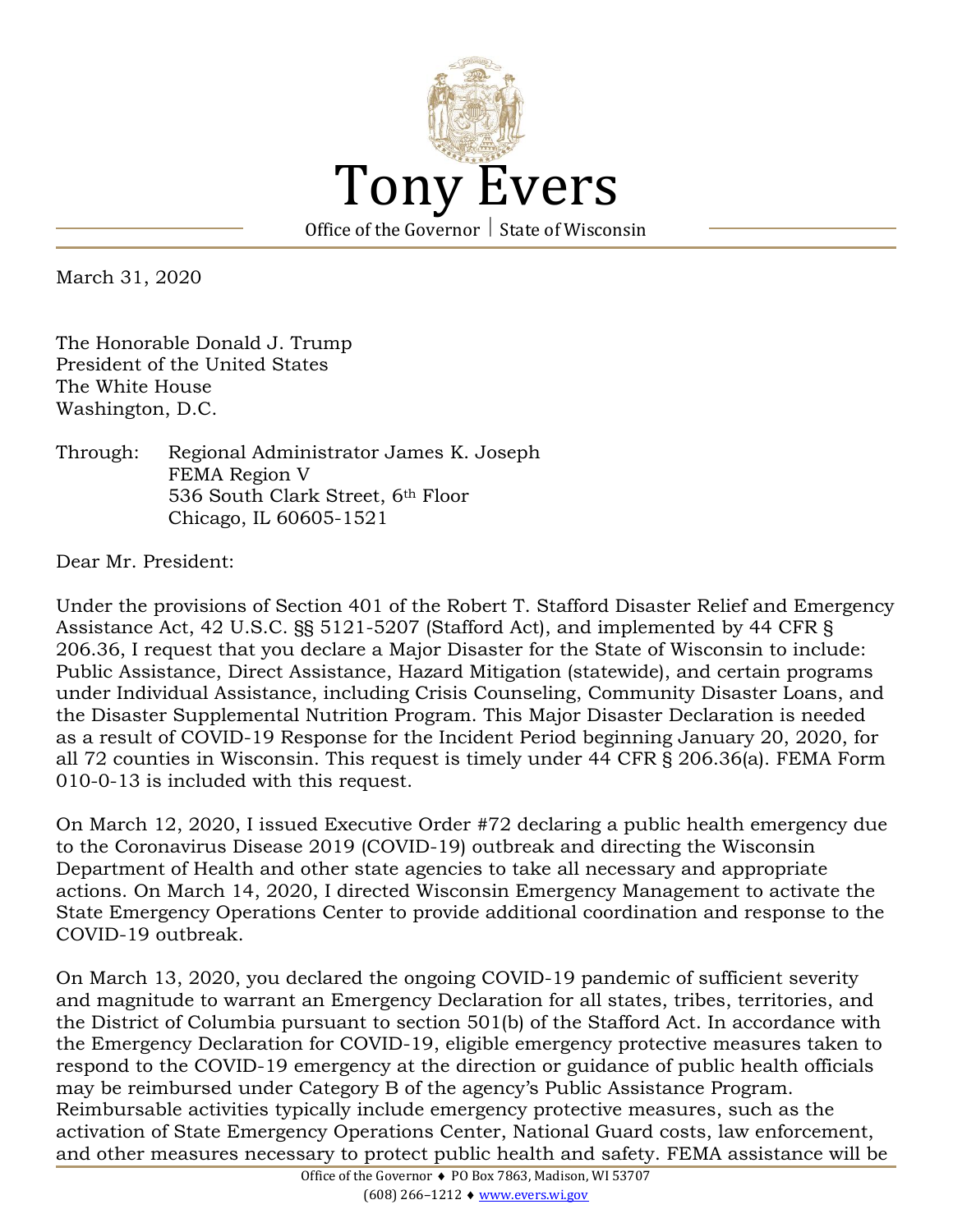provided at 75-percent Federal cost share.

At this time, I am requesting that you include Public Assistance, Direct Assistance, Hazard Mitigation (statewide), and the following Individual Assistance Programs in your Declaration: Crisis Counseling, Community Disaster Loans, and the Disaster Supplemental Nutrition Program. The foregoing analysis supports the inclusion of these Individual Assistance Programs in a Major Disaster Declaration for the State of Wisconsin.

## **Factors for the Individual Assistance Program**

Per 44 CFR § 206.48(b), the factors FEMA will consider in order to measure the severity, magnitude, an impact of the disaster and to evaluate the need for assistance to individuals under the Stafford Act include the following:

- 1. State Fiscal Capacity and Resources Availability;
- 2. Uninsured Home and Personal Property Losses;
- 3. Disaster Impacted Population Profile;
- 4. Impact to Community Infrastructure;
- 5. Casualties; and
- 6. Disaster-Related Unemployment.

Given the nature of this event and constantly changing information, the State of Wisconsin offers the following to support its request and to make a showing of the presence of the above factors.

1. State Fiscal Capacity and Resources Availability

The State has currently allocated all available resources to the effort to respond to the COVID-19 pandemic and is in direct support of response efforts, while experiencing significant impact to the economy of Wisconsin. Current projected State coordination and response actions total more than \$8 million in materials and supplies alone, not including personnel costs, services, and direct expenses of local political subdivisions or supporting private entities. Resources of local governments and supporting private entities are strained, and financial resources that were reasonably expected to be at the State's disposal to respond are being affected by the impact to the economy of the State. Business revenue and tax receipts are suffering and without supplemental federal assistance, the State's ability to sufficiently respond to and recover from this event will be severely impacted.

On March 18, 2020, I requested a Small Business Administration (SBA) Declaration authorizing the Economic Injury Damage Loan program to supplement the State's efforts to address the financial impact on businesses from COVID-19. This request was granted on March 20, 2020. The SBA determined this was necessary and appropriate given the showing of substantial economic damage to Wisconsin's businesses.

2. Uninsured Home and Personal Property Losses

The State is not requesting the activation of the Individuals and Households Program; therefore, the requested Home and Personal Property Loss data is not applicable.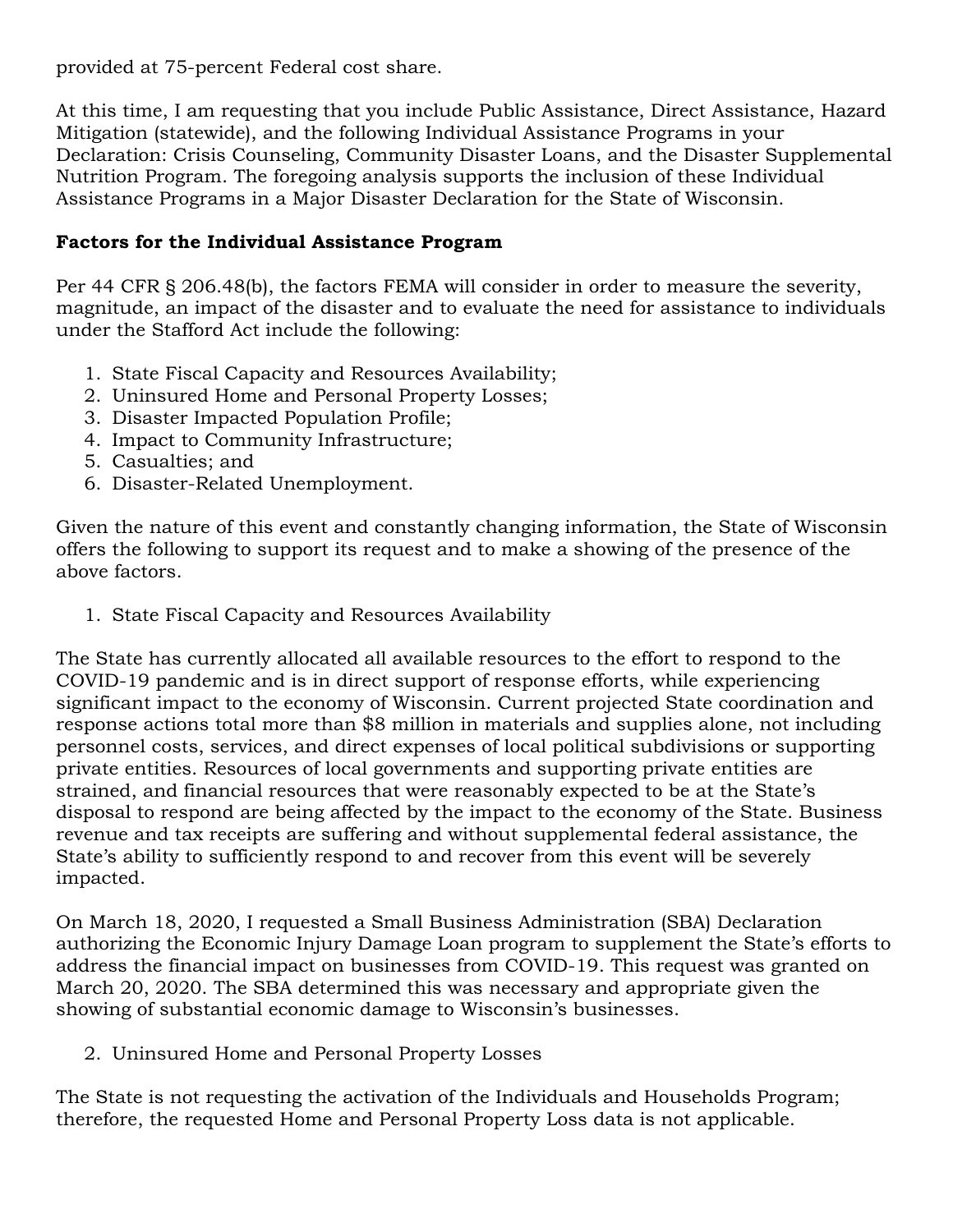## 3. Disaster Impacted Population Profile

|              | Level<br>Past<br>Below Poverty<br>the<br>ц.<br>status<br>Months<br>(Poverty<br>Percent<br>$\overline{2}$ | dollars)<br>the<br>$\infty$<br>201<br>щ.<br>(in<br>Income<br>adjusted<br>Months<br>apita<br>inflation<br>N<br>Past<br>Per | Youth<br>Population<br>Years)<br>bf<br>$\infty$<br>$\overline{\phantom{0}}$<br>Percent<br>(Under | ð<br>years<br>of Population<br>59<br>(Aged<br>Percent<br>Elderly<br>older) | Disability<br>Civilian<br>Noninstitutionalized<br>$\mathfrak{a}$<br>of Total<br>with<br>Population<br>Percent | Household<br>Food<br><b>SNAP</b><br>Receiving<br>Stamps<br>Percent | Unemployment<br>Pre-Disaster<br>Rate |
|--------------|----------------------------------------------------------------------------------------------------------|---------------------------------------------------------------------------------------------------------------------------|--------------------------------------------------------------------------------------------------|----------------------------------------------------------------------------|---------------------------------------------------------------------------------------------------------------|--------------------------------------------------------------------|--------------------------------------|
| National     | 14.10%                                                                                                   | \$32,621.00                                                                                                               | 22.8%                                                                                            | 15.20%                                                                     | 12.60%                                                                                                        | 12.20%                                                             | 3.7%                                 |
| Average      |                                                                                                          |                                                                                                                           |                                                                                                  |                                                                            |                                                                                                               |                                                                    |                                      |
| <b>State</b> | 11%                                                                                                      | \$32,018                                                                                                                  | 21.9%                                                                                            | 17%                                                                        | 8.2%                                                                                                          | 11%                                                                | $3.5\%$ *                            |
| Average      |                                                                                                          |                                                                                                                           |                                                                                                  |                                                                            |                                                                                                               |                                                                    |                                      |

\*American Communities Survey: 2018, available at data.census.gov \* U.S. Bureau of Labor Statistics (bls.gov/regions/Midwest/Wisconsin.htm

4. Impact to Community Infrastructure

COVID-19 has had, and continues to have, a drastic effect on community infrastructure. Hospitals, medical facilities, and first responders are facing challenges rarely experienced before. The process of triaging and isolating potentially affected individuals is significantly disrupting lifesaving and life-sustaining services. Additionally, the insufficient medical resources and capacities of medical facilities, and the already limited number of qualified medical personnel will only continue to rapidly deplete as the impacts of COVID-19 continue to spread.

5. Fatalities

According to the Wisconsin Department of Health Services, Wisconsin has had 4 fatalities as a direct result of the COVID-19 virus as of March 30, 2020. While the State is doing everything in its power to prevent further fatalities, more fatalities are expected.

6. Disaster-Related Unemployment.

Businesses reported that employees have been laid off due to the negative impact that COVID-19 has had on its business. Wisconsin's pre-disaster unemployment rate was 3.5% (February 2020), See [https://dwd.wisconsin.gov/news/2020/unemployment/200326](https://dwd.wisconsin.gov/news/2020/unemployment/200326-february-state.pdf) [february-state.pdf](https://dwd.wisconsin.gov/news/2020/unemployment/200326-february-state.pdf) for more information.

During this unprecedented time, the State is experiencing a high and unprecedented volume of calls and applications for unemployment assistance, and the Department of Workforce Development (DWD) is seeing historic increases in filings.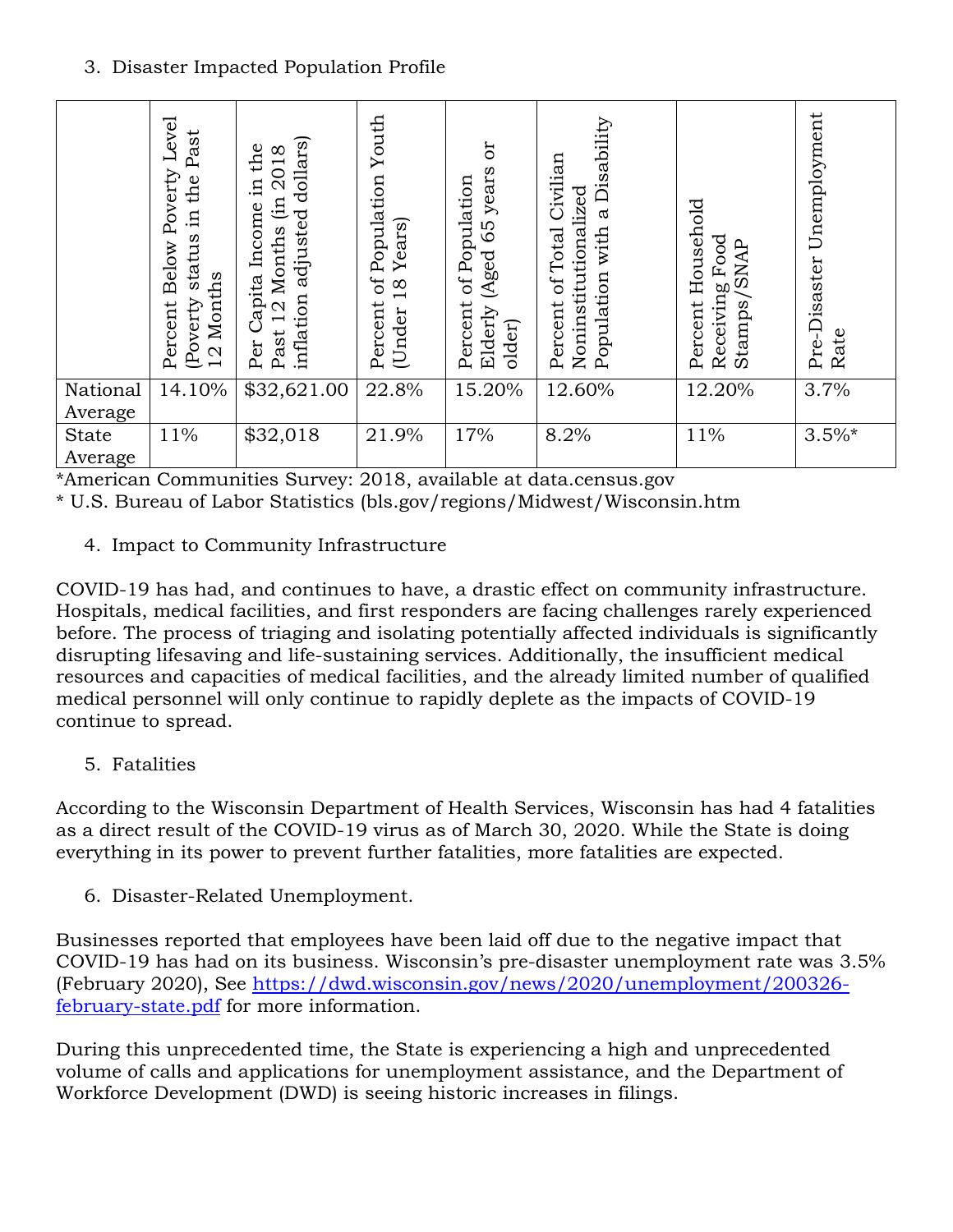As of March 25, 2020, the increase in initial claims for the week was led by increases in claims from Food Preparation and Serving Related occupations (4,670% increase) and Personal Care and Service occupations (7,750%) from the prior week.

Recent initial and weekly claim data:

|                | Week<br>Ending $3/14/20$ | Week Ending<br>3/21/20 | Week Ending<br>3/28/20 |
|----------------|--------------------------|------------------------|------------------------|
| Initial Claims | 5,698                    | 69,342                 | 116,129                |
| Weekly Claims* | 43,226                   | 47,417                 | 111,237                |

*Note: The counts are raw totals of claims filed and they are not equivalent to the USDOL reportable claims. Instead, it is a measure of UI workload.*

Call Volume:

| Standard Mid-<br>January Busy Week<br>vs Week of March 23<br>to March 27 | Number of<br>Inbound<br>Calls<br>Completed | Number of<br>Outbound<br>Calls<br>Completed | Number<br>of<br>Inbound<br>Calls<br>Attempted | Number<br>οf<br>Outbound<br>Calls<br>Attempted |
|--------------------------------------------------------------------------|--------------------------------------------|---------------------------------------------|-----------------------------------------------|------------------------------------------------|
| Weekly Percentage<br>Increase                                            | 1,524%                                     | 319%                                        | 6,208%                                        | 625%                                           |
| Weekly Increase Total                                                    | 367,365                                    | 30,889                                      | 1,519,802                                     | 61,936                                         |

For these reasons, I ask that you include Crisis Counseling, Community Disaster Loans, and the Disaster Supplemental Nutrition Program in a Major Disaster Declaration for the State of Wisconsin.

## **Public Assistance**

In accordance with 44 C.F.R. §206.48(a), there are several factors to consider for Public Assistance:

As previously mentioned, COVID-19 has rapidly made its way throughout the State of Wisconsin. To be proactive, Wisconsin executed its Emergency Operations Plan on March 12, 2020. A nationwide Presidential Emergency Declaration was authorized the next day and the federal government began providing Direct Federal Assistance.

Wisconsin began staffing the State Emergency Operations Center (SEOC) on March 14, 2020, and the SEOC elevated to Level 1 (the highest level) on a 24/7 basis in response to the COVID-19 outbreak on March 16, 2020.

For fourteen full days, Federal, State, and local resources have been fully activated to combat the public health emergency that has been caused by spread of COVID-19 throughout the State and Nation. These resources will remain fully activated during this major disaster. This extended activation has led to elevated costs associated with emergency protective measures.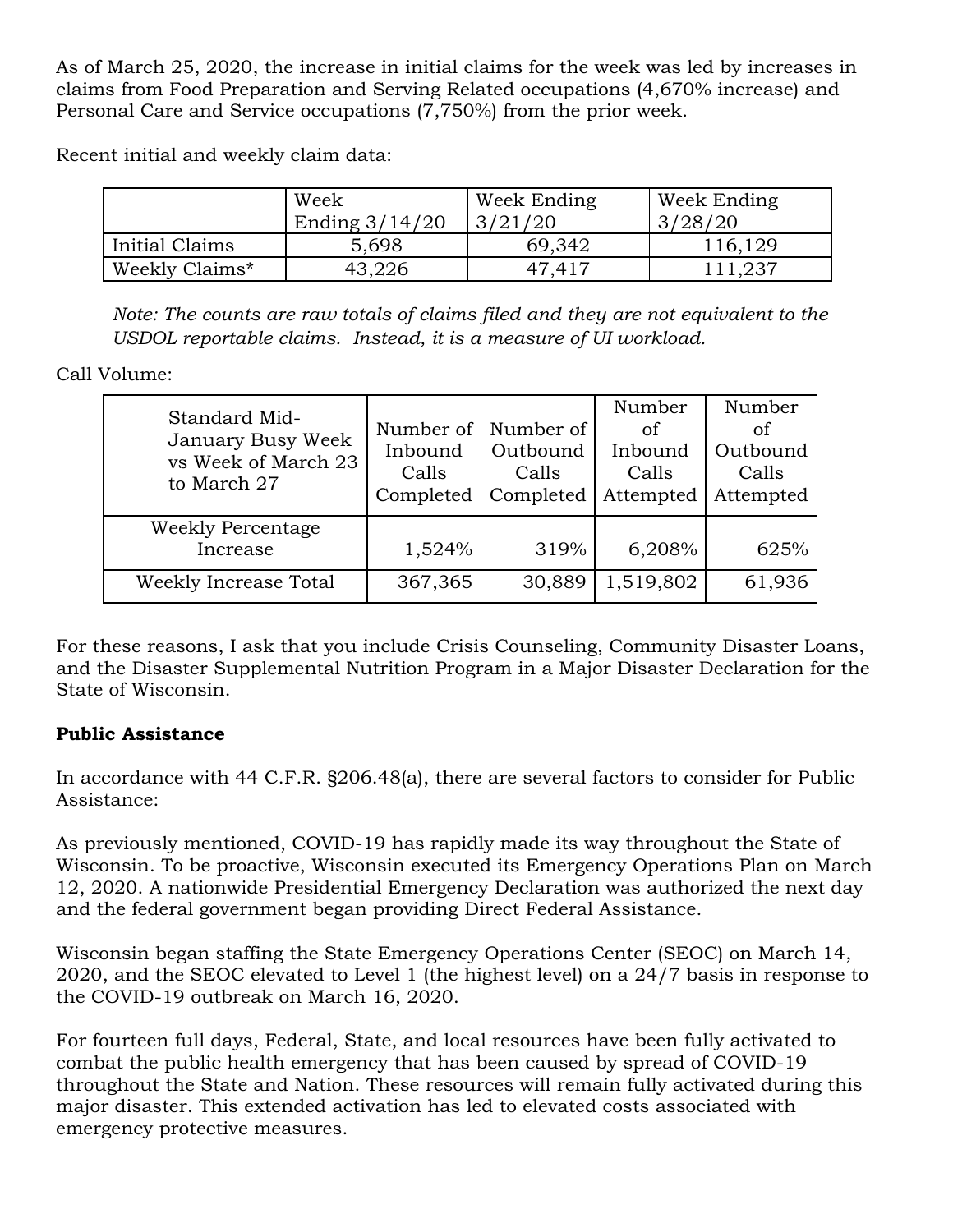### (1) Estimated Cost of Assistance

State and local officials are still implementing protective measures, with life safety as their top priority. Considering the rapid spread of COVID-19, I expect our emergency managers to remain in the response phase of incident management until we have flattened the curve. Due to the on-going nature of this event, anticipated actions and costs are still being compiled at this time.

## (2) Localized Impact

COVID-19 has only served to overcome the State of Wisconsin's resources and has further stretched local resources beyond our capability to adequately address all recovery needs of the counties and tribes affected by this disaster. Local communities are overwhelmed with school and business closures. The closure of businesses is resulting in a significant loss in revenue. Parts of the State can largely be described as rural and local resources are simply not enough for the impacted areas to effectively recover from this disaster.

Milwaukee and Dane counties lead the state in the number of confirmed cases. Local law enforcement and the National Guard have been deployed and will be needed to maintain public health and safety. Additional healthcare staffing and use of healthcare supplies have increased significantly to help with this global pandemic.

Hospital capacity in the State of Wisconsin is another major concern. For example, the Wisconsin Department of Health Services predicts that the State's hospital capacity could be exceeded sometime in April.

Below you will find graphic representations of the current impacts to Wisconsin's population from COVID-19. The current growth rates of this outbreak indicate this will be a prolonged response far beyond the capabilities of State and local resources.

\*\*\*\*CONTINUED ON NEXT PAGE\*\*\*\*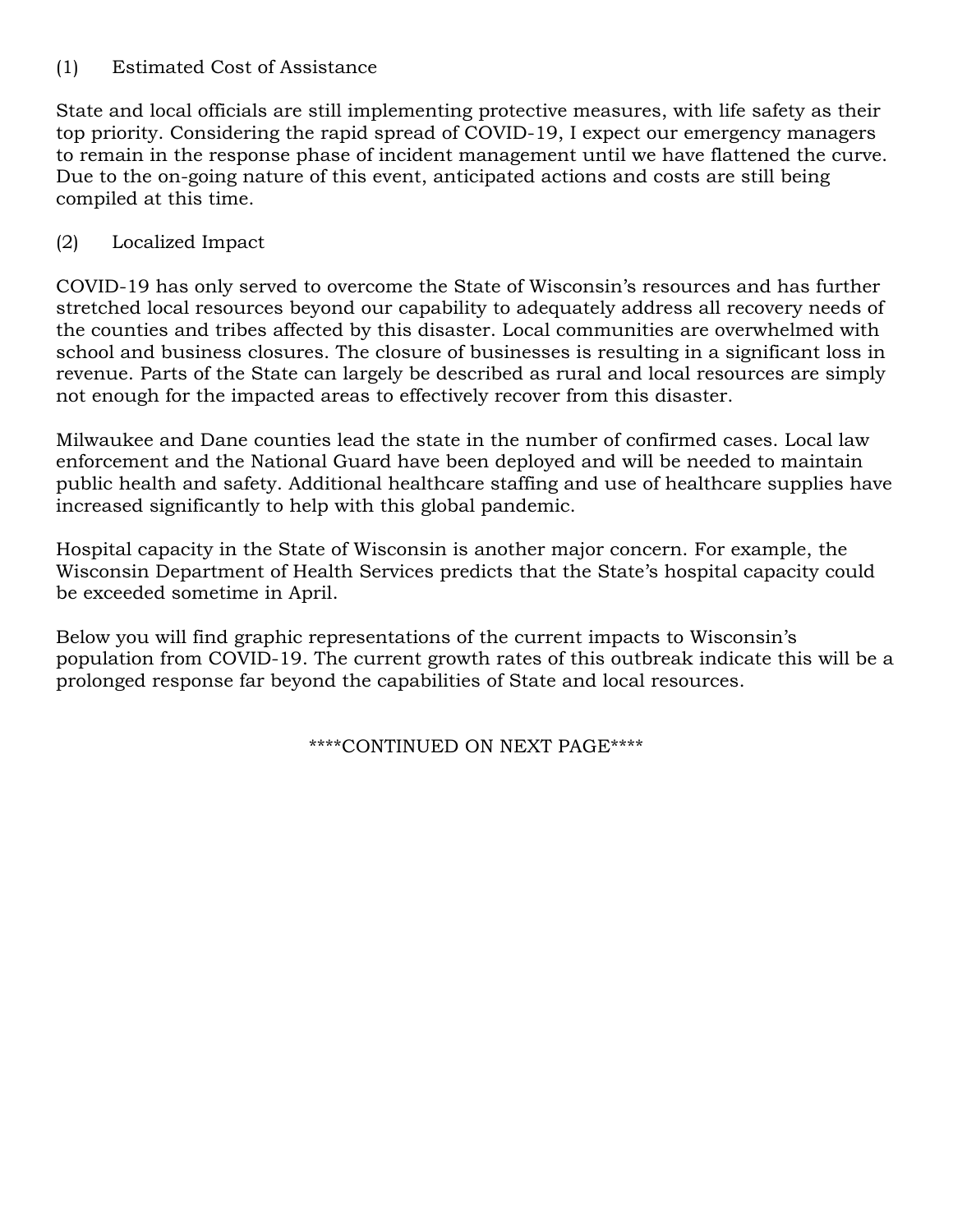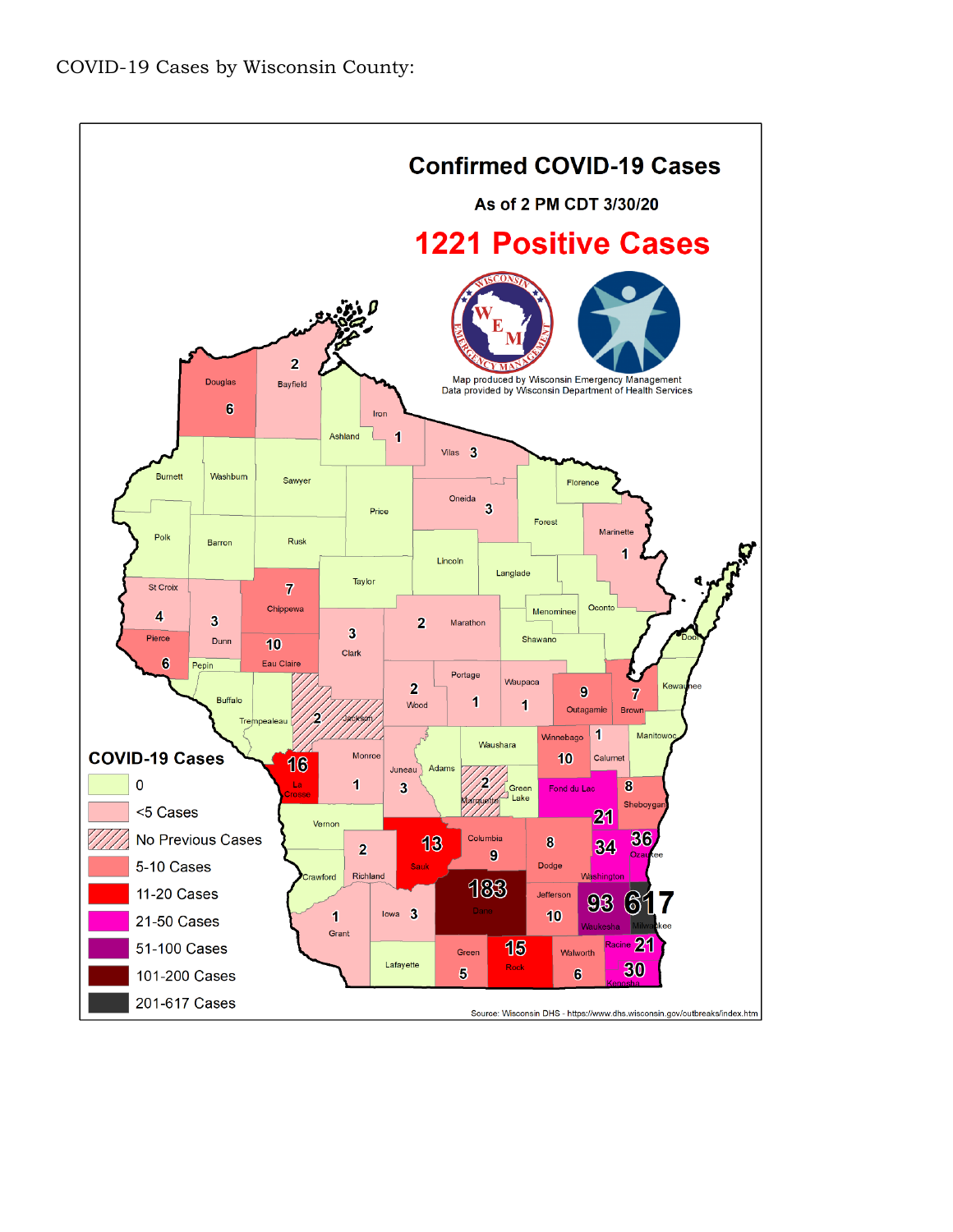# Number of Positive Results by County

| <b>Wisconsin County</b> | <b>Total Cases as</b><br>of 3/30/2020 | <b>Total Deaths as of</b><br>3/30/2020 |  |
|-------------------------|---------------------------------------|----------------------------------------|--|
| Bayfield                | $\overline{2}$                        | $\overline{0}$                         |  |
| <b>Brown</b>            | $\overline{7}$                        | $\Omega$                               |  |
| Calumet                 | $\mathbf{1}$                          | $\Omega$                               |  |
| Chippewa                | $\overline{7}$                        | $\Omega$                               |  |
| Clark                   | 3                                     | $\overline{0}$                         |  |
| Columbia                | 9                                     | $\overline{0}$                         |  |
| Dane                    | 183                                   | $\mathbf{1}$                           |  |
| Dodge                   | 8                                     | $\overline{0}$                         |  |
| Douglas                 | 6                                     | $\overline{0}$                         |  |
| Dunn                    | 3                                     | $\Omega$                               |  |
| Eau Claire              | 10                                    | $\mathbf 0$                            |  |
| Fond du Lac             | 21                                    | $\overline{2}$                         |  |
| Grant                   | $\mathbf{1}$                          | $\overline{0}$                         |  |
| Green                   | 5                                     | $\mathbf{0}$                           |  |
| Iowa                    | 3                                     | $\mathbf 0$                            |  |
| Iron                    | $\mathbf{1}$                          | $\mathbf{1}$                           |  |
| Jackson                 | $\overline{2}$                        | $\mathbf 0$                            |  |
| Jefferson               | 10                                    | $\overline{0}$                         |  |
| Juneau                  | 3                                     | $\overline{0}$                         |  |
| Kenosha                 | 30                                    | $\overline{0}$                         |  |
| La Crosse               | 16                                    | $\boldsymbol{0}$                       |  |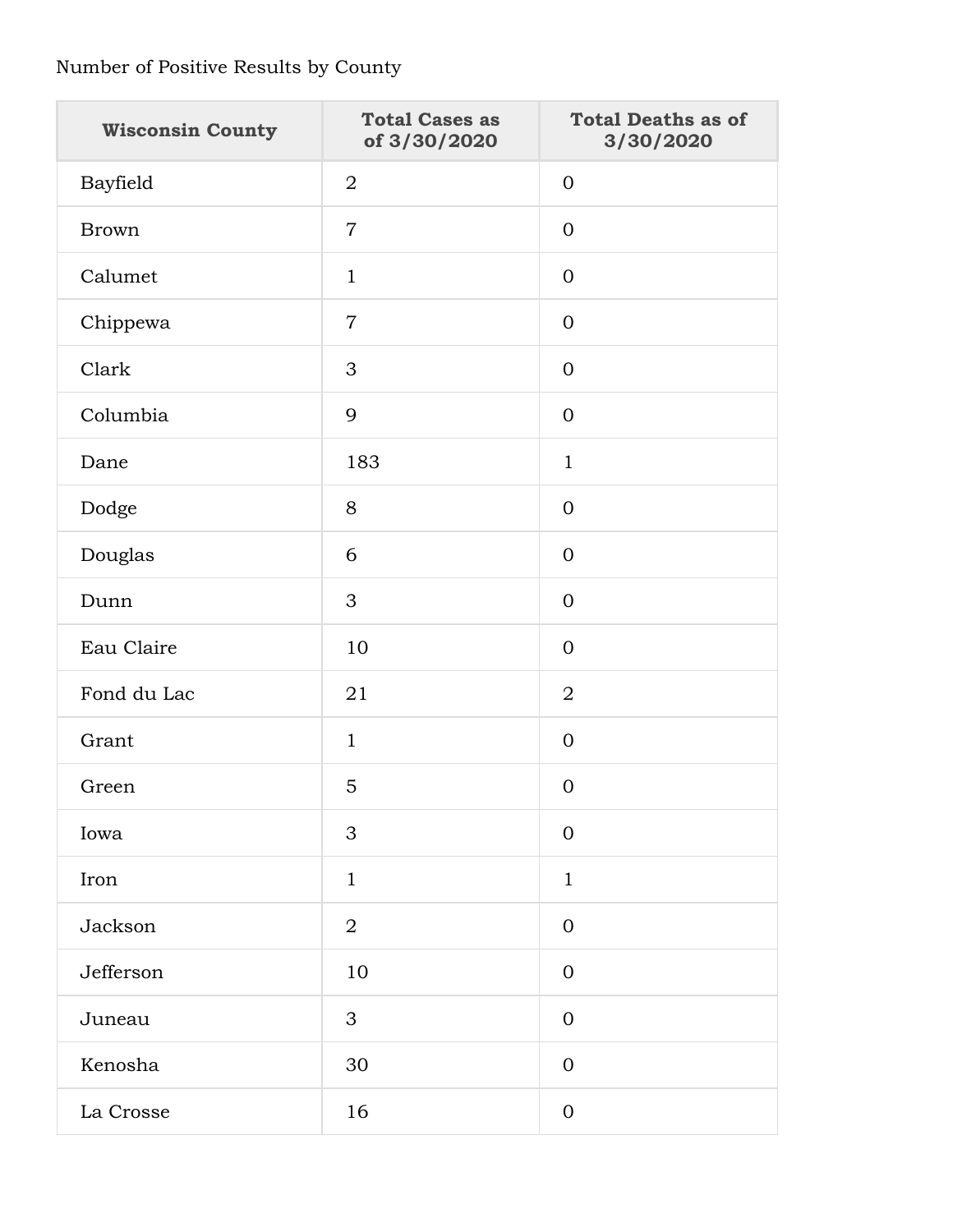| <b>Wisconsin County</b> | <b>Total Cases as</b><br>of 3/30/2020 | <b>Total Deaths as of</b><br>3/30/2020 |
|-------------------------|---------------------------------------|----------------------------------------|
| Marathon                | $\overline{2}$                        | $\mathbf{0}$                           |
| Marinette               | $\mathbf{1}$                          | $\overline{0}$                         |
| Marquette               | $\overline{2}$                        | $\mathbf{0}$                           |
| Milwaukee               | 617                                   | 5                                      |
| Monroe                  | $\mathbf{1}$                          | $\mathbf{0}$                           |
| Oneida                  | 3                                     | $\overline{0}$                         |
| Outagamie               | 9                                     | $\mathbf{0}$                           |
| Ozaukee                 | 36                                    | 3                                      |
| Pierce                  | 6                                     | $\mathbf{0}$                           |
| Portage                 | $\mathbf{1}$                          | $\overline{0}$                         |
| Racine                  | 21                                    | $\mathbf{0}$                           |
| Richland                | $\overline{2}$                        | $\mathbf{0}$                           |
| Rock                    | 15                                    | $\mathbf{0}$                           |
| Sauk                    | 13                                    | $\mathbf{1}$                           |
| Sheboygan               | 8                                     | $\mathbf{0}$                           |
| St. Croix               | $\overline{4}$                        | $\mathbf{0}$                           |
| <b>Vilas</b>            | $\mathfrak{S}$                        | $\mathbf{0}$                           |
| Walworth                | 6                                     | $\mathbf{0}$                           |
| Washington              | 34                                    | $\mathbf{0}$                           |
| Waukesha                | 93                                    | $\mathbf{0}$                           |
| Waupaca                 | $\mathbf{1}$                          | $\mathbf{1}$                           |
| Winnebago               | 10                                    | $\mathbf{0}$                           |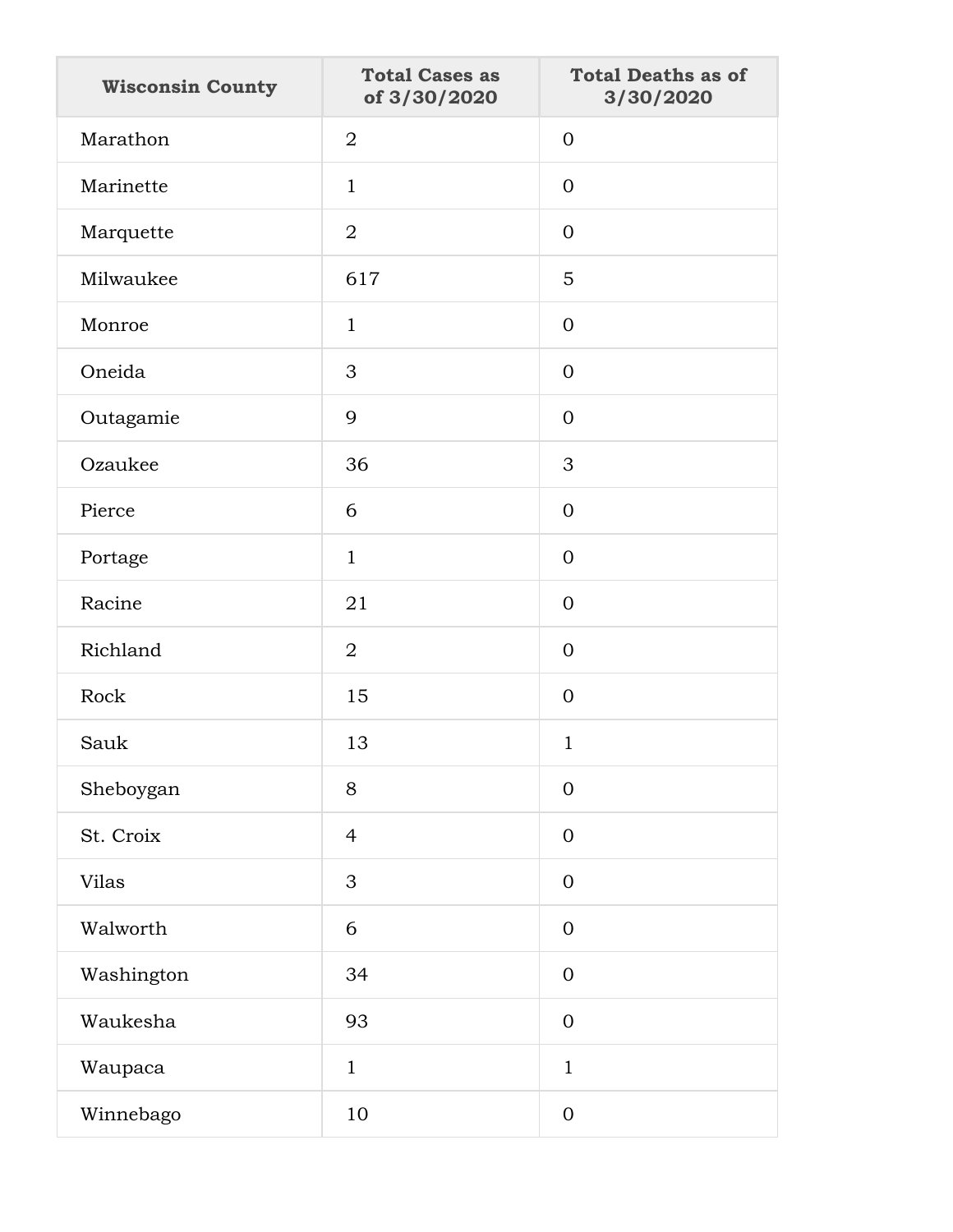| <b>Wisconsin County</b> | <b>Total Cases as</b><br>of 3/30/2020 | <b>Total Deaths as of</b><br>3/30/2020 |
|-------------------------|---------------------------------------|----------------------------------------|
| Wood                    | 2                                     |                                        |
| <b>Total</b>            | 1221                                  | 14                                     |

Last updated: March 30, 2020

### (3) Insurance Coverage in Force

No estimated eligible Category B Public Assistance expenses are expected to qualify for insurance coverage.

(4) Event History from Past 24 Months

Unfortunately, this is not the only recent event to draw on the resources and capacity of the State and its counties. In the previous 24 months, the State of Wisconsin has been impacted by several events that have required response by resources from the State and one or more counties.

On Friday, June 15, 2018, multiple rounds of severe thunderstorms impacted much of Wisconsin, hitting northwest and west central Wisconsin particularly hard. A line of thunderstorms moved through parts of the region during the late afternoon and evening of June 15, 2018, producing large hail, damaging winds, and torrential rain over northwest Wisconsin. A second line of thunderstorms hit the northern half of the state during the day on Saturday, June 16, 2018, and overnight into Sunday, June 17, 2018, producing additional flooding in the northwest portion of the state. Record crests occurred on some rivers in Wisconsin, including: the Nemadji River at Superior (31.06'), Whittlesy Creek at Ashland (7.52'), the White River at Ashland (9.91'), and the St. Croix River at Danbury (11.66'). The Town of Drummond in Bayfield County received 15.04 inches of rain over those three days. Wisconsin's previous governor requested, and Wisconsin received, a Public Assistance Federal Disaster Declaration, DR-4383, for six counties in west central and northern Wisconsin.

On Friday, August 17, 2018, a noted change in weather patterns occurred which marked the beginning of multiple rounds of severe weather and flooding across Wisconsin. Until mid-August, Wisconsin had seen normal to below-normal precipitation for the summer months. Starting on Friday, August 17, 2018, a very warm and moist air-mass set up across much of Wisconsin and then persisted through the first week in September. A series of storm systems moving through this pattern cause multiple rounds of severe weather and flooding across portions of Wisconsin and followed it with longer-term river flooding as well. The first of these systems moved through southern Wisconsin on Friday, August 17, 2018, and the system put down a large swath of heavy rainfall. Each event where heavy rain fell helped to set conditions for additional flooding to occur. The most widespread severe weather day was August 28, 2018, when 19 tornadoes and widespread damaging winds of 90-110 mph occurred from central Wisconsin through east central Wisconsin. The last of the series of storm systems came through on Wednesday, September 5, 2018, and the last river in southern Wisconsin to recede below major flood stage did so on Friday, September 14, 2018. Record crests occurred on some rivers in Wisconsin, including: the Baraboo River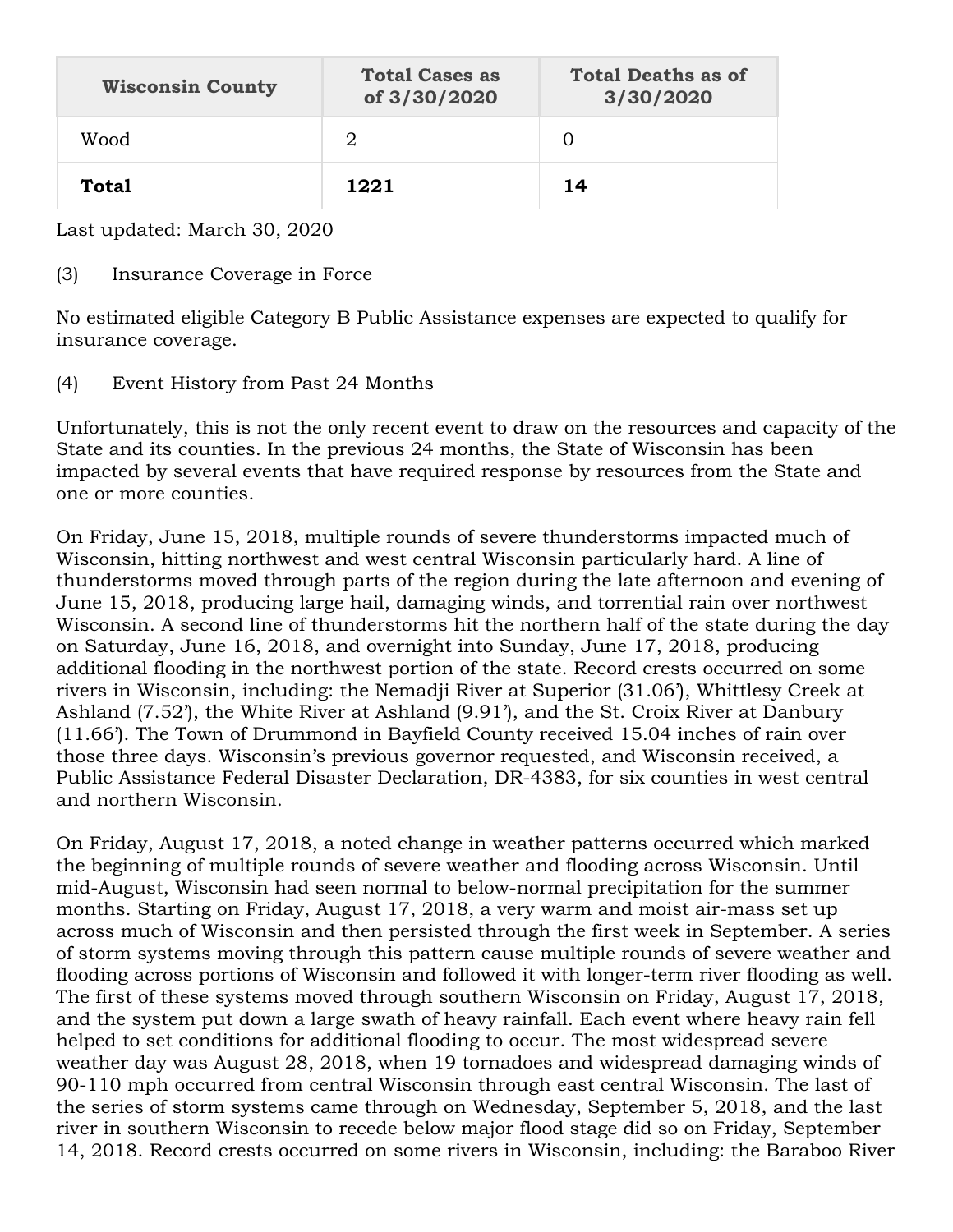at La Valle (25.2') and Reedsburg (21.85'); and the Kickapoo River at Viola (25.7'), Readstown (23.7'), Gays Mills (22.31'), and Steuben (20.5'). Wisconsin's previous governor requested, and Wisconsin received, a Public Assistance Federal Disaster Declaration, DR-4402, for 14 counties in east central, southeast, southwest, and west central regions in Wisconsin. The previous governor also requested and received an Individual Assistance Federal Disaster Declaration, DR-4402, for 10 counties in east central, south east, southwest, and west central regions in Wisconsin.

A warm, humid air mass, combined with a frontal boundary created prime conditions for two-and-a-half days of extremely severe weather in Wisconsin from Thursday, July 18, 2019, through Saturday, July 20, 2019. During this time, the northern half of the state was impacted by an intense weather system which produced three lines of severe storms in succession. These storms resulted in 17 confirmed tornadoes, severe straight-line winds, large hail, and heavy rains.

From the evening of July 18, 2019, through the morning hours of July 19, 2019, severe storms developed across parts of southeast Minnesota and western Wisconsin. The slowmoving storms produced at least one tornado in Vernon County and torrential rain. Flash flooding, with four to six inches of rain falling across La Crosse, Vernon, and Monroe counties, led to mudslides, damaged roads, and rapid rises in area rivers. Because of the warm, humid air in place across Wisconsin following the initial line of storms, additional storm lines followed, developing over western Wisconsin.

Only hours later in the evening of July 19, 2019, a line of severe thunderstorms producing several embedded tornadoes moved across much of central, north central, and eastern Wisconsin. The worst damage was associated with a macroburst from Oneida County toward the southeast, through Langlade and Oconto counties. This large downburst of straight-line winds and the associated storm system caused widespread tree and power line damage from central Wisconsin to the Lake Michigan shore. Straight-line winds of at least 100 miles per hour snapped or uprooted hundreds of thousands of trees, resulting in extensive damages to homes and cottages in the region.

Another line of severe thunderstorms moved across the central and east-central portions of Wisconsin again during the late morning and early afternoon hours of July 20, 2019. Rain, straight-line winds, and six tornadoes uprooted and snapped additional trees. Widespread damages were reported from Wood and Portage counties into the Fox Valley and Lake Michigan shore. With the massive amount of tree debris, the most prevalent damages were to power lines and structures.

I requested and Wisconsin Received a Public Assistance Federal Disaster Declaration, DR-4459, for 18 counties and 2 tribes in east central, northeast, northwest, southwest, and west central regions in Wisconsin.

A large, powerful storm system worked its way across the central part of the US on the weekend of January 10 and 11, 2020. In anticipation of this storm, the National Weather Service (NWS) Milwaukee/Sullivan Office issued a winter storm advisory consisting of a wintery mix of snow, sleet, and freezing rain with the possibility of snow totals from five to ten inches in parts of Wisconsin on Saturday, January 11, 2020. The threat for flooding and possible damage increased early Saturday morning through Saturday night along the Lake Michigan shoreline from Sheboygan County in the north to Kenosha County in the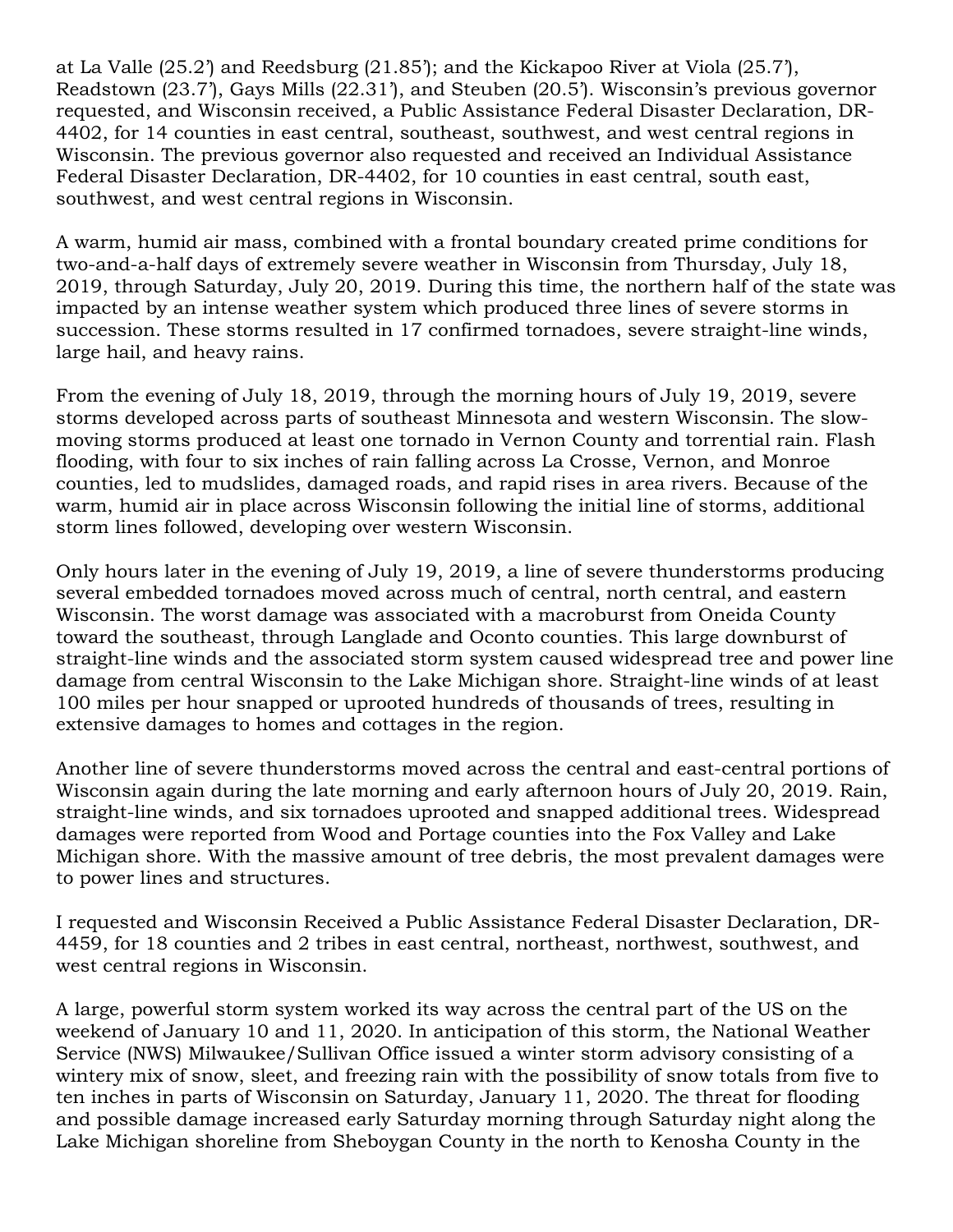south. On the afternoon of January 10, 2020, the NWS Milwaukee/Sullivan Office issued a Lakeshore Flood Advisory for Kenosha, Milwaukee, and Racine counties, among others.

This system brought severe thunderstorms and heavy rains across the southern Midwest down to the Gulf Coast, while it brought two rounds of winter weather across southern Wisconsin. In addition to the wintry weather, strong northeasterly onshore winds developed across the area Saturday, January 11, 2020. These strong winds with gusts over 50 mph combined with the record high Lake Michigan water levels and lack of ice coverage on the lake, brought large, battering waves into shoreline areas resulting in significant lakeshore flooding, especially for areas from Milwaukee south to Kenosha. The lakeshore flooding was so extreme because of the strength and duration of the north to northeast winds, which were oriented along the maximum fetch of the lake.

I requested and Wisconsin received a Public Assistance Federal Disaster Declaration, DR-4477, for three counties in southeast Wisconsin.

In the past year alone, local applicants reached the federal fiscal year 2019 damage indicator of \$3.78 or the federal fiscal year 2020 damage indicator of \$3.84 per capita on 11 separate occasions, making them eligible to receive assistance from the Wisconsin Disaster Fund to include:

- Flooding in Adams, Brown, Calumet, Chippewa, Columbia, Dodge, Dunn, Fond du Lac, Grant, Green, Iowa, Kewaunee, La Crosse, Lafayette, Manitowoc, Marathon, Ozaukee, Polk, Portage, Sauk, Trempealeau, Waupaca, and Waushara counties starting on March 13, 2019;
- Flooding in Clark, Dunn, Grant, Marathon, Marinette, and Portage counties starting on April 16, 2019;
- Flash flooding in Grant County on June 30, 2019;
- Tornado in Polk County on July 28, 2019;
- Flooding in Clark County on August 5, 2019;
- Flooding in Crawford, Grant, Lafayette, Rock, and Walworth counties on September 11, 2019;
- Flooding in Grant County on September 19, 2019;
- Severe weather and tornadoes in Chippewa, Dunn, and Vilas counties on September 24, 2019;
- Flooding in Columbia, Douglas, Fond du Lac, Grant, Iowa, Jefferson, and Sawyer counties on September 28, 2019;
- Lakeshore flooding in Door County on November 27, 2019; and
- Lakeshore flooding in Oconto County on December 30, 2019.

In those events, the State will be assisting county and local governments in recouping some of their costs through the Wisconsin Disaster Fund and the Wisconsin Department of Transportation's Disaster Damage Aids program. Current eligible damage requests for the Wisconsin Disaster Fund total close to \$3.1 million, without including the damages from this event. This illustrates the State's commitment to helping those in need, but without the assistance of the federal government it will be very difficult for the citizens of the state to recover and move forward.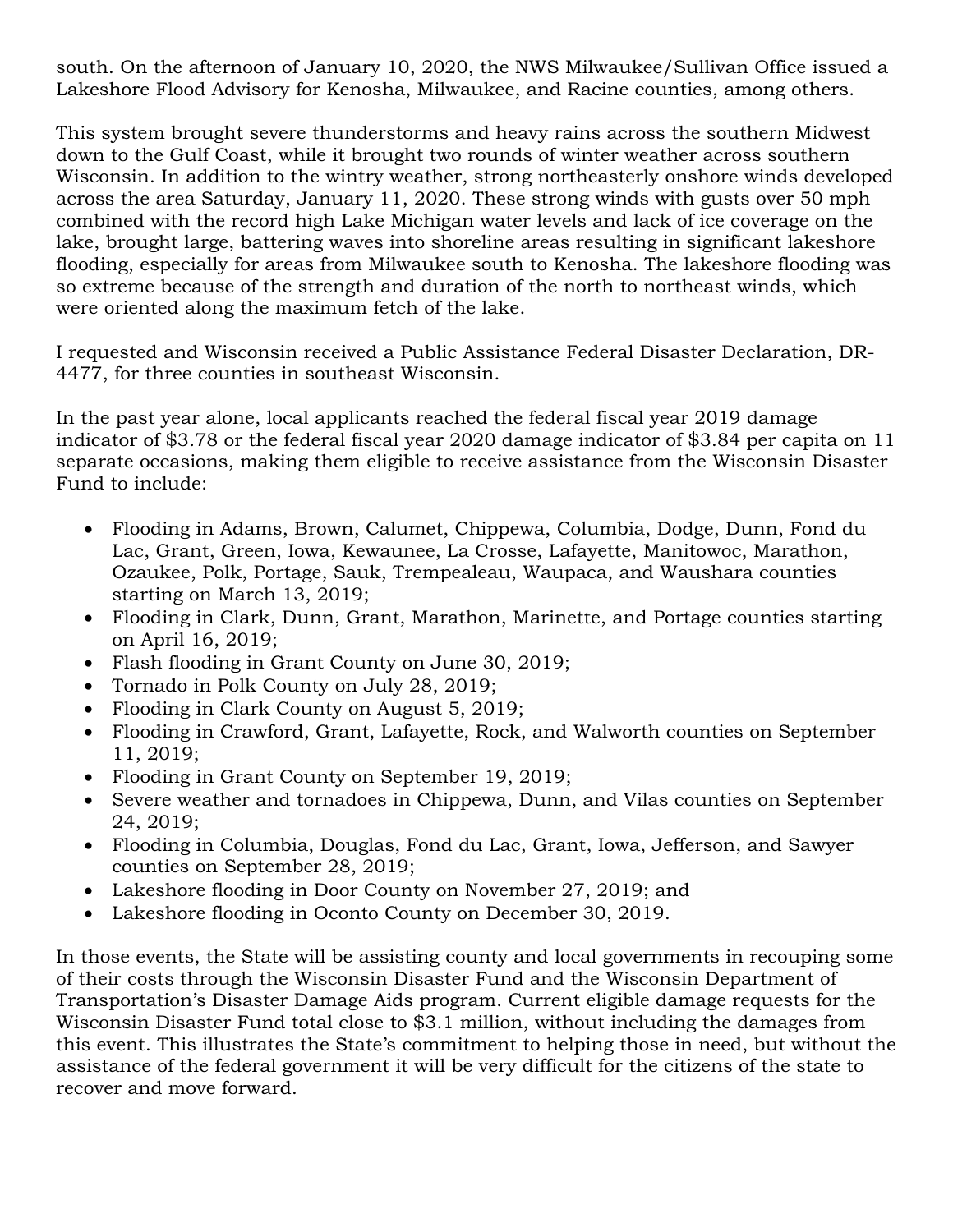### **State Hazard Mitigation Plan**

The State of Wisconsin's Hazard Mitigation Plan was approved by FEMA on December 2, 2016, and it is expected to expire on December 1, 2021. It is an "enhanced" plan. The hazard mitigation plans for the affected Counties and Tribes have been approved and adopted or are under development. This disaster provides an opportunity to implement hazard mitigation projects that will reduce the impact of future disasters. Therefore, I am requesting Hazard Mitigation assistance statewide.

### **Additional Assistance Requested**

In addition to the FEMA Public Assistance, Hazard Mitigation, and Individual Assistance Programs referenced above (Crisis Counseling, Community Disaster Loans and the Disaster Supplemental Nutrition Program), the State requests the following of FEMA:

- Increase the federal cost share for EM-3454 to 100% federally funded.
- Increase the small project threshold for FEMA Public Assistance to \$250,000 and authorize the ability to amend outside of the limited circumstance outlined in the Public Assistance Program and Policy Guide as needed.
- Extend the application deadline for an additional 90 days for the Homeland Security Grant Program, Non-Profit Security Grant Program, and the Emergency Management Grant Program as state and local partners are fully dedicated to the current mission of responding to the COVID-19 impacts.
- Suspend appeal deadlines for the FEMA Public Assistance Program for 90 days to allow for resources that are currently dedicated to responding to COVID-19 to remain engaged in that task without negatively impacting their appeal opportunities. This includes suspending appeal decisions concerning timeliness of appeals for both Recipient and Subrecipients.
- Suspend deadlines for all pending and current Requests for Information (RFI) for the FEMA Public Assistance Program to allow for resources that are currently dedicated to responding to COVID-19 to remain engaged in that task without negatively impacting their ability to respond timely.
- Suspend the issuance of new determination memos for the FEMA Public Assistance Program for failure to respond to any RFIs or submit any other documentation as requested due to response efforts for COVID-19. This request also includes suspending issuances of determination memos finding costs or Applicants ineligible for FEMA Public Assistance funding.
- Extend periods of performance, to include time extensions, for the completion of all projects and disasters under the FEMA Public Assistance Program.